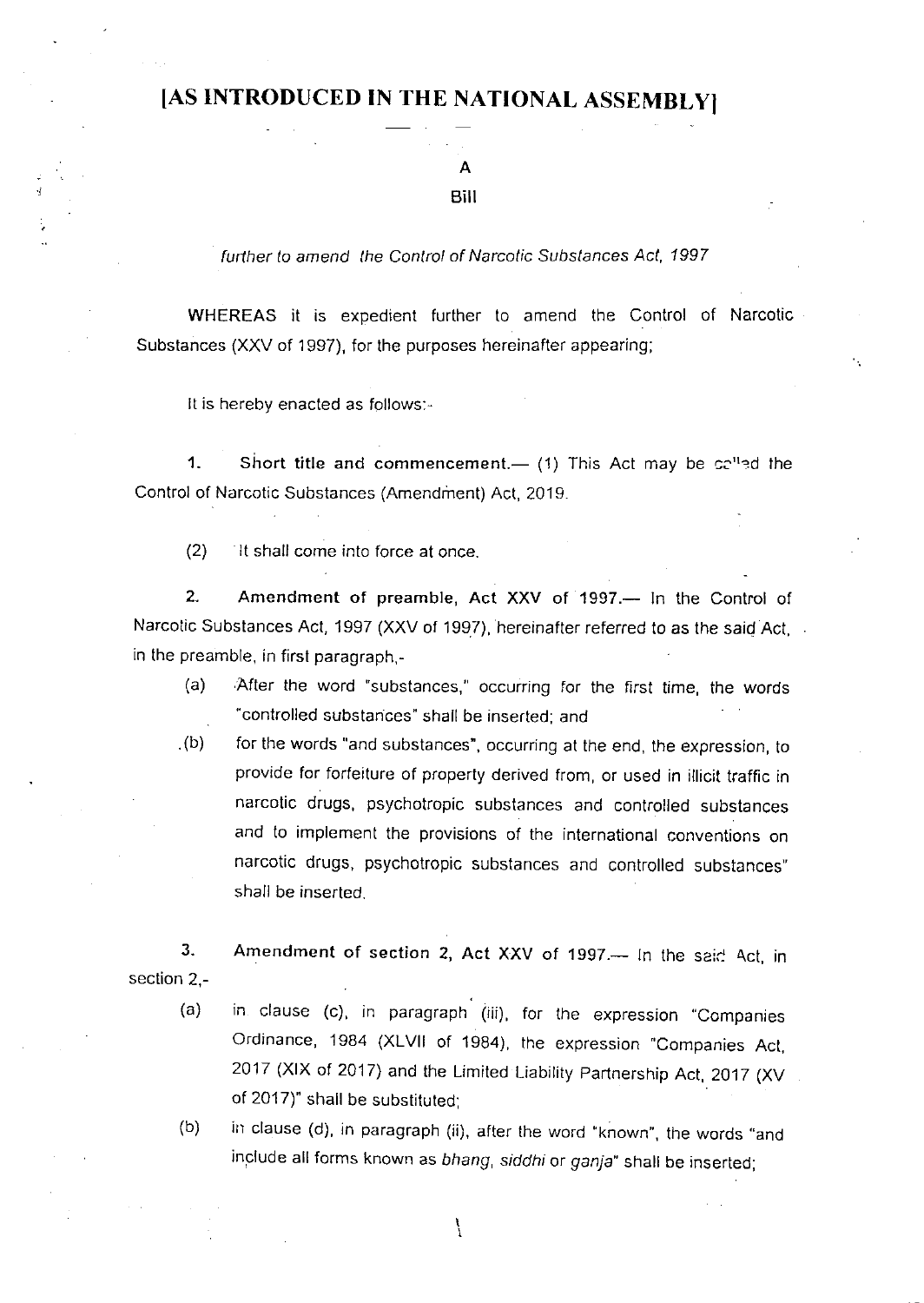- (c) in clause (k) after the word "substance" occurring at the end the expression "or which is declared to be a controlled substance and given in the Schedule-II pursuant to the provision of any international convention, and by notification in the official Gazette by the Division concerned,", shall be inserted;
- (d) after clause (c), the following new clauses shalt be inserted, namely:-
	- "(oa) "illicit traffic" in relation to narcotic drugs, psychotropic substances or controlled substances means-
		- (i) cultivating any coca plant or gathering any portion of cocoa plant;
		- $(ii)$  cultivating the opium poppy or any cannabis plant or gathering in any portion of opium poppy or cannabis plant;
		- (iii) engaging in the production, manufacture, possession, sale, purchase, transportation, warehousing, concealment, use or consumption, import into Pakistan, export from Pakistan or transship any narcotic drugs or psychotropic substances or controlled substances;
		- ( v) dealing in any activlties in narcotic drugs or psychotropic substances or controlled substances other than those referred to in sub-clauses (i) to (iii); or
		- (v) handling or letting out any premises for the carrying on of any of the activities referred to in sub-clauses (i) to (iv),
		- (vi) financing directly or indirectly any of the aforementioned activities:
		- (v i) abetting or conspiring in the furtherance of or in supporl of doing any of the aforementioned activities; and
		- (vi i) harboring persons engaged in any of the aforementioned activities.
	- (ob) "international convention" means-
		- (i) the Single Convention on Narcotic Drugs done at New York on the 30<sup>th</sup> March, 1961, as amended by the

.<br>. . .

 $\iota$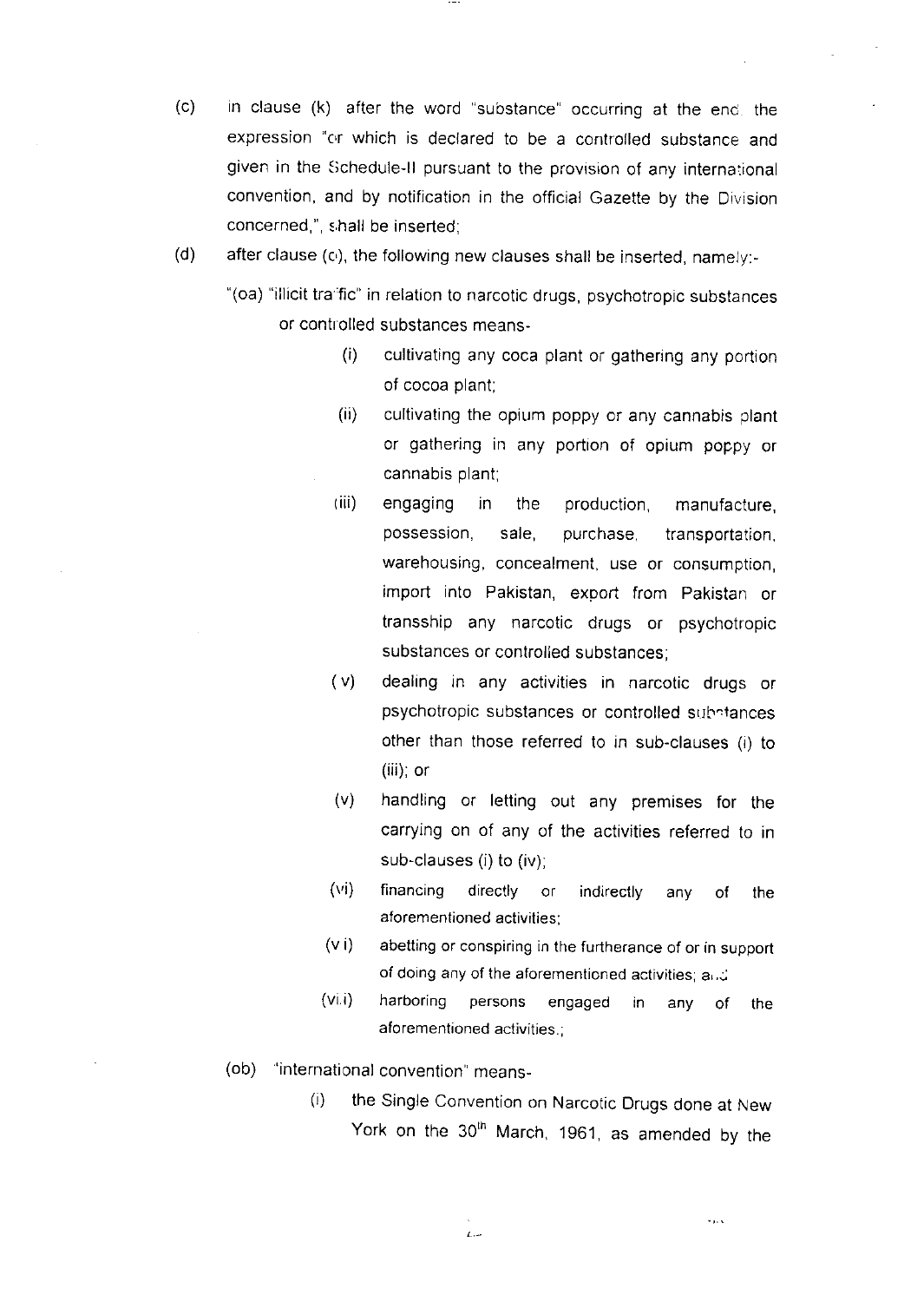1972 Protocol done at Geneva on the 25<sup>th</sup> :viarch, 1972.

- (ii) the Convention Against Psychotropic Substances done at Vienna on the 21<sup>st</sup> February, 1971;
- (iii) the United Nations Convention Against Illicit Traffic in Narcotic Drugs and Psychotropic Substances done at Vienna on the 20<sup>th</sup> December, 1988; and
- (iv) any other international convention to which pakistan may become party in future relating in whole c, in part to the control of drugs of abuse, controlled chemicals or controlled equipments,"
- (e) in clause (za), for the word "Schedule", the expression "Schedule-I" shall be substituted:

4. Amendment of section 4, Act XXV of 1997.- In the said Act, in section 4, after the word "cultivate", the words "or let his land for cultivation or give possession for cultivation of" shall be inserted.

5. Amendment of section 5, Act XXV of 1997.— In the said Act, in section 5, for the expression ", or with fine, or with both", the words "but shall not be less than one year and also be liable to fine" shall be substituted.

6. Substitution of section 9, Act XXV of 1997.- ln the said Act, for section 9, the following shall be substituted, namely:-

"9. Punishment for contravention of sections  $6, 7$  and  $8.$ - (1) Whoever contravenes the provisions of sections 6,7 and 8 regarding narcotic drugs unall be punished with punishment as given in colurnn (3) of the TABLE with regard to offense committed as mentioned in column (2) of the thereof,-

| S.        | Offence                     |               | Punishment                                 |
|-----------|-----------------------------|---------------|--------------------------------------------|
| <b>No</b> | Type of<br><b>Narcotics</b> | Quantity      |                                            |
| (1)       | $\left 2\right\rangle$      | 3)            | (4)                                        |
|           | Bhang                       | (a) Up to 999 | Imprisonment which<br>may<br>extend<br>to. |
|           |                             | grams.        | three years but shall not be less than six |
|           |                             |               | months along with fine which may be up     |

TABLE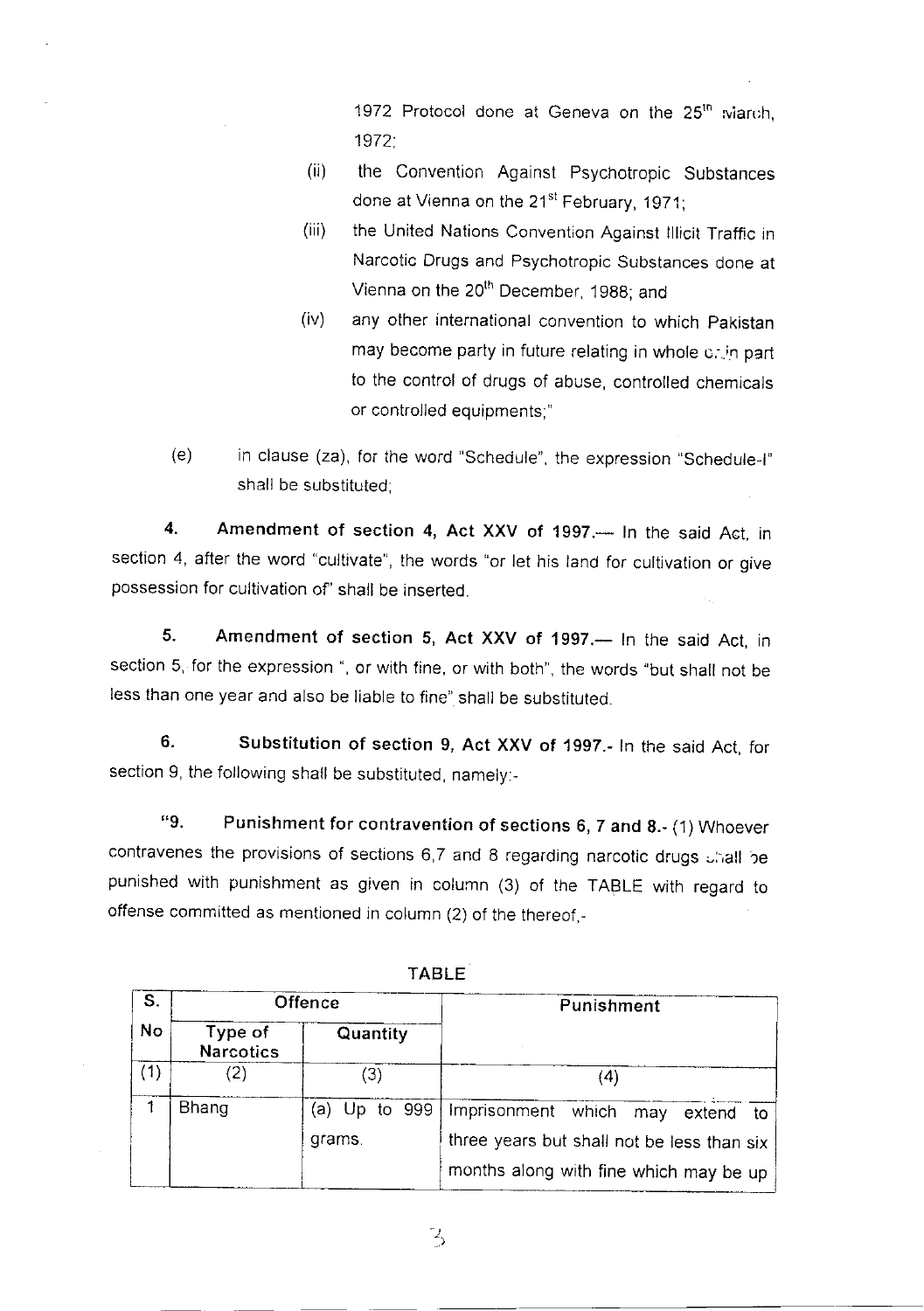|   |               |                         | to ten thousand rupees.                      |
|---|---------------|-------------------------|----------------------------------------------|
|   |               | $(b)$ 1000 grams        | imprisonment which may extend to             |
|   |               | to 9999 grams           | seven years but shall not be less than       |
|   |               |                         |                                              |
|   |               |                         | three years along with fine which may be     |
|   |               |                         | up to one hundred thousand rupces but        |
|   |               |                         | not less than ten thousand rupees.           |
|   |               | $(\mathsf{c})$<br>10000 | imprisonment which may extend<br>to          |
|   |               | grams to 19999          | fourteen years but shall not be less than    |
|   |               | grams.                  | seven years along with fine which may        |
|   |               |                         | be up to two hundred thousand rupees         |
|   |               |                         | but not less than one hundred thousand       |
|   |               |                         | rupees.                                      |
|   |               | $\overline{c}$<br>20000 | imprisonment which may exten i to life       |
|   |               | grams or more.          | imprisonment but shall not be less than      |
|   |               |                         | fourteen years along with fine which         |
|   |               |                         | shall not be less than two hundred           |
|   |               |                         | thousand rupees.                             |
| 2 | Post or Poppy | $(a)$ Up to 999         | imprisonment which may extend to four        |
|   | Straw         | grams                   | years but shall not be less than eight       |
|   |               |                         | months along with fine which may be up       |
|   |               |                         | to twenty thousand rupees.                   |
|   |               | (b) 1000 grams          | imprisonment which may extend to eight       |
|   |               | to 9999 grams           | years but shall not be less than four        |
|   |               |                         | years along with fine which may be up to     |
|   |               |                         | two hundred thousand rupees but shall        |
|   |               |                         | not<br>be<br>less than<br>twenty<br>thousand |
|   |               |                         | rupees.                                      |
|   |               | (c)<br>10000            | imprisonment which may extend<br>to          |
|   |               | grams to 14999          | fourteen years but shall not be less than    |
|   |               | grams                   | eight years along with fine which may be     |
|   |               |                         | up to three hundred thousand rupees but      |
|   |               |                         | not less than two hundred thousand           |
|   |               |                         | rupees.                                      |
|   |               | (d)<br>15000            |                                              |
|   |               | grams or more           | imprisonment which may extend to life        |
|   |               |                         | imprisonment but shall not be less than      |
|   |               |                         | fourteen years along with fine which         |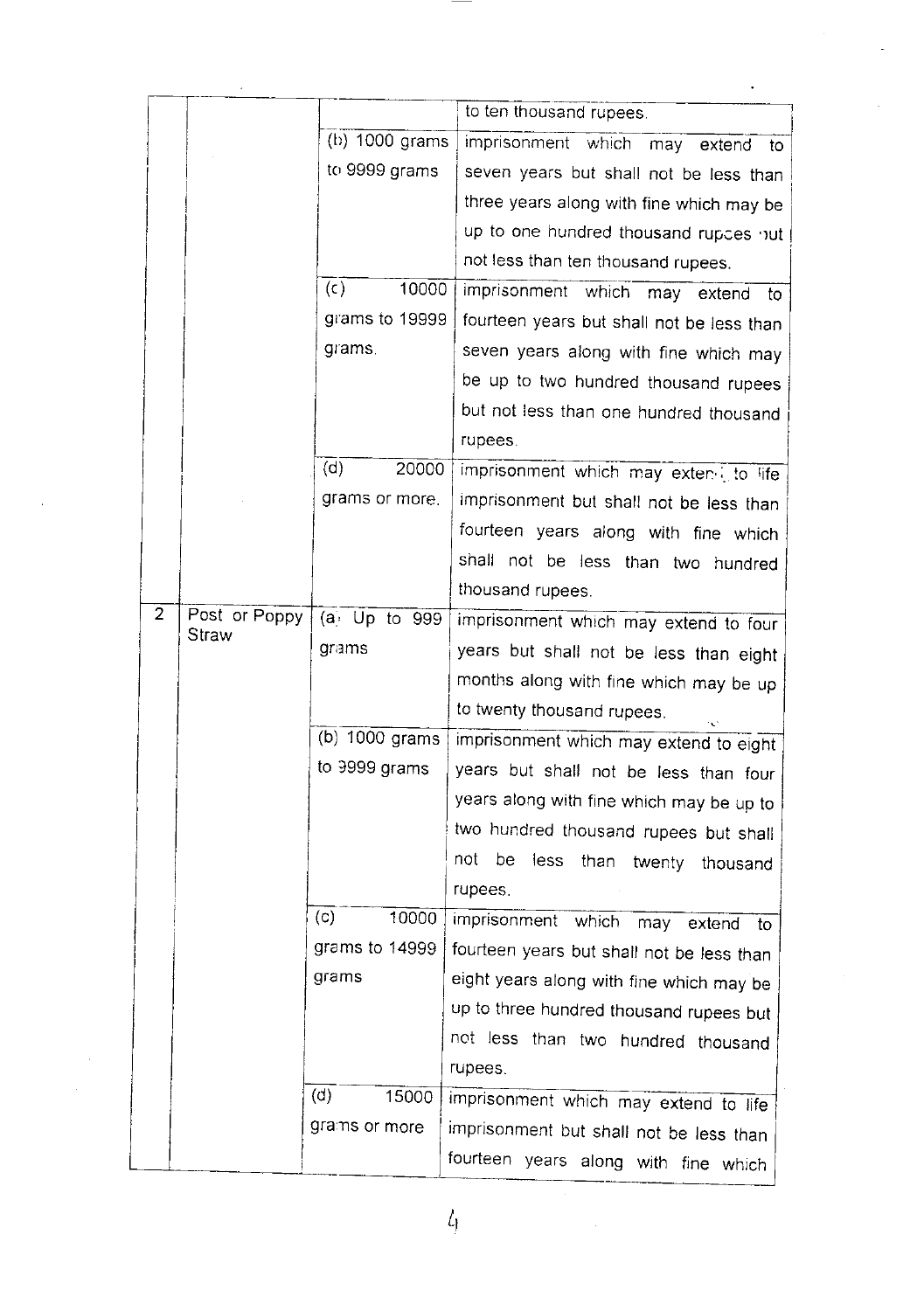|   |                       |                   | shall not be less than three hundred      |
|---|-----------------------|-------------------|-------------------------------------------|
|   |                       |                   | thousand rupees.                          |
| 3 | Charas                | (a) $Up$ to $499$ | imprisonment which may extend to five     |
|   |                       | grams             | years but shall not be less than ten      |
|   |                       |                   | months along with fine which may be up    |
|   |                       |                   | to forty thousand rupees.                 |
|   |                       | $(b)$ 500 grams   | imprisonment which may extend to nine     |
|   |                       | to 999 grams      | years but shall not be less than five     |
|   |                       |                   | years along with fine which may be up to  |
|   |                       |                   | eighty thousand rupees but not less than  |
|   |                       |                   | forty thousand rupees.                    |
|   |                       | $(c)$ 1000 grams  | imprisonment which may extend<br>– to∶    |
|   |                       | to 4999 grams     | fourteen years but shall not be less than |
|   |                       |                   | nine years along with fine which may be   |
|   |                       |                   | up to four hundred thousand rupees but    |
|   |                       |                   | not less than eighty thousand rupees.     |
|   |                       | (d)<br>5000       | imprisonment which may<br>extend.<br>to.  |
|   |                       | grams to 9999     | twenty years but shall not be less than   |
|   |                       | grams             | fourteen years along with fine which may  |
|   |                       |                   | be up to eight hundred thousand rupees    |
|   |                       |                   | but not less than four hundred thousand   |
|   |                       |                   | rupees.                                   |
|   |                       | (e)<br>10000      | imprisonment which may extend to life     |
|   |                       | grams or more     | imprisonment but shall not be less than   |
|   |                       |                   | twenty years along with fine which shall  |
|   |                       |                   | not be less than four hundred thousand    |
|   |                       |                   | rupees.                                   |
| 4 | Hashish Oil           | (a) Up to 499     | imprisonment which may extend to          |
|   | and Liquid<br>Hashish | grams             | seven years but shall not be less than    |
|   |                       |                   | fourteen months along with fine which     |
|   |                       |                   | may be up to forty thousand rupees.       |
|   |                       | 500 grams<br>(b)  | imprisonment which may extend to          |
|   |                       | to 999 grams      | fourteen years but shall not be less than |
|   |                       |                   | seven years along with fine which may     |
|   |                       |                   | be up to eighty thousand rupees but not   |
|   |                       |                   | less than forty thousand rupees.          |
|   |                       |                   |                                           |

 $\mathcal{L}$ 

 $\mathcal{L}^{\text{max}}_{\text{max}}$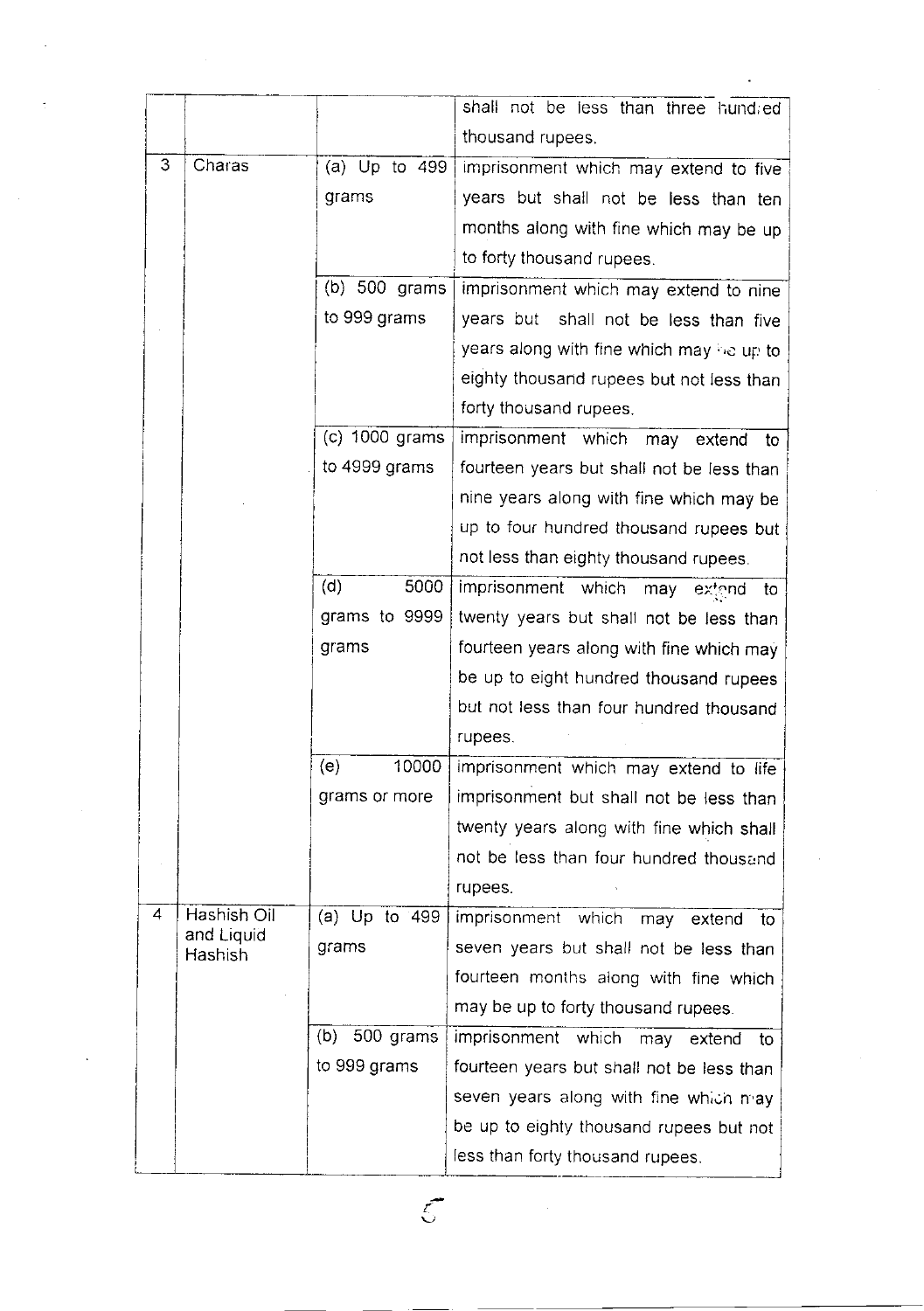|   |       | $\left( c\right)$<br>1000 | imprisonment which may extend to               |
|---|-------|---------------------------|------------------------------------------------|
|   |       | grams to 4999             | twenty years but shall not be less than        |
|   |       | grams                     | fourteen years along with fine which may       |
|   |       |                           | be up to four hundred thousand rupees          |
|   |       |                           | but<br>not<br>less<br>than<br>eighty tilousand |
|   |       |                           | rupees.                                        |
|   |       | (c)<br>5000               | imprisonment which may extend to life          |
|   |       | grams or more.            | imprisonment but shall not be less than        |
|   |       |                           | twenty years along with fine which shall       |
|   |       |                           | not be less than four hundred thousand         |
|   |       |                           | rupees.                                        |
| 5 | Opium | (a) Up to 499             | imprisonment which may extend to six           |
|   |       | grams                     | years but shall not be less than one year.     |
|   |       |                           | along with fine which may be up to fifty       |
|   |       |                           | thousand rupees.                               |
|   |       | (b)<br>500 grams          | imprisonment which may extend to nine          |
|   |       | to 999 grams.             | years but shall not be less than six years     |
|   |       |                           | along with fine which may be up to one         |
|   |       |                           | hundred thousand rupees but not less           |
|   |       |                           | than fifty thousand rupees.                    |
|   |       | (c) 1000 grams            | imprisonment which<br>may<br>extend<br>to      |
|   |       | 2999 grams                | twelve years but shall not be less than        |
|   |       |                           | nine years along with fine which may be        |
|   |       |                           | up to three hundred thousand rupees but        |
|   |       |                           | not less than one hundred thousand             |
|   |       |                           | rupees.                                        |
|   |       | (d)<br>3000               | imprisonment which<br>may extend<br>to         |
|   |       | graims to 4999            | fifteen years but shall not be less than       |
|   |       | grams.                    | twelve years along with fine which may         |
|   |       |                           | be up to five hundred thousand rupees          |
|   |       |                           | but<br>not<br>less<br>than<br>three<br>hundred |
|   |       |                           | thousand rupees.                               |
|   |       | (e)<br>5000               | imprisonment which<br>may<br>extend<br>to      |
|   |       | grams to 7999             | twenty years but shall not be less than        |
|   |       | grams                     | fifteen years along with fine which may        |
|   |       |                           | be up to eight hundred thousand rupees         |

 $\sqrt{2}$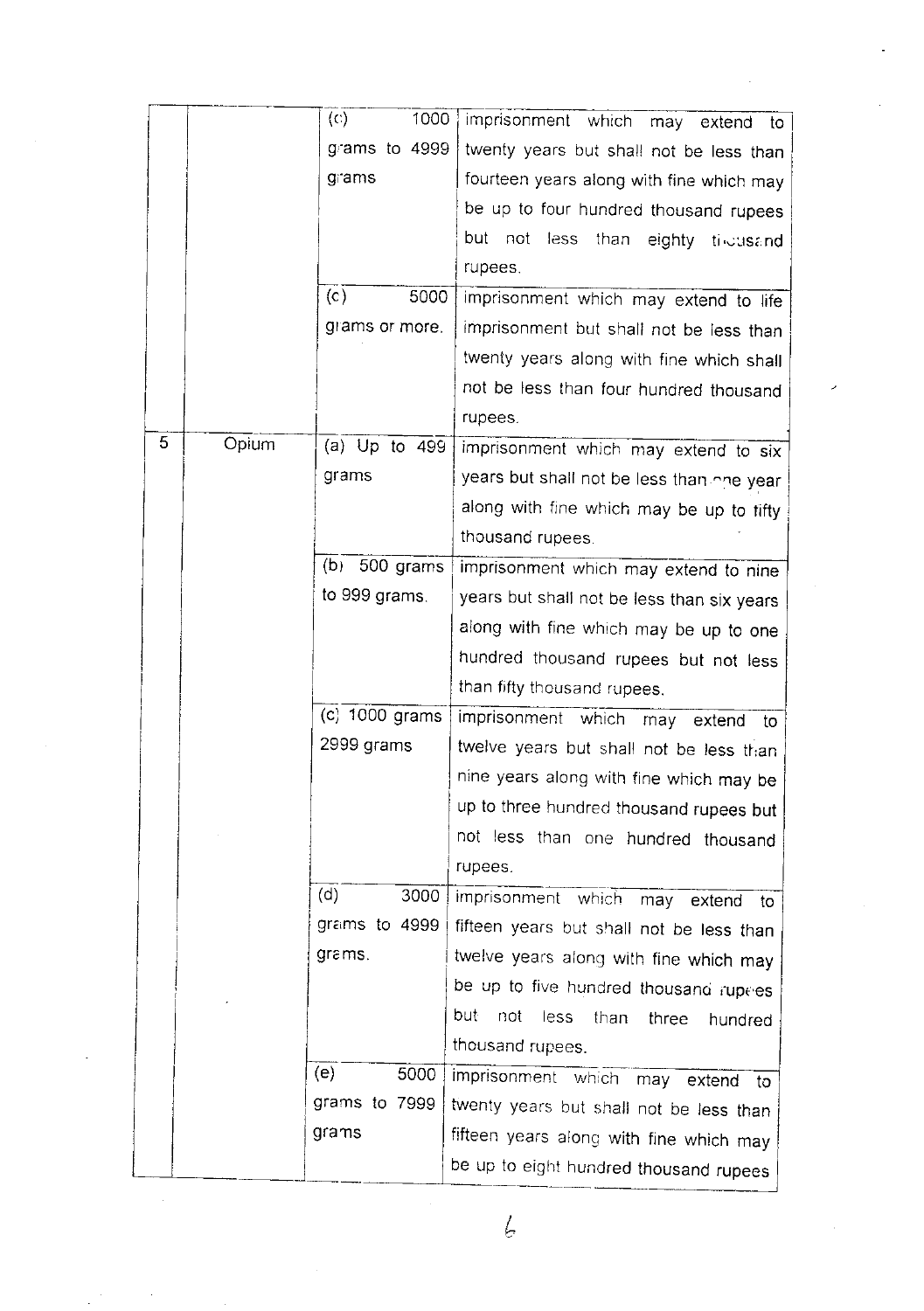|   |          |     |                  | but not less than five hundred thousand     |
|---|----------|-----|------------------|---------------------------------------------|
|   |          |     |                  | rupees.                                     |
|   |          |     | (f)<br>8000      | imprisonment which may extend to life       |
|   |          |     | grams or more    | imprisonment but shall not be less than     |
|   |          |     |                  | twenty years along with fine which shall    |
|   |          |     |                  | not be less than eight hundred thousand     |
|   |          |     |                  | rupees.                                     |
| 6 | Heroin   | and | (a)<br>Up to 99  | imprisonment which may extend to            |
|   | Morphine |     | grams            | seven years but shall not be less than      |
|   |          |     |                  | eighteen months along with fine which       |
|   |          |     |                  | may be up to twenty five thousand           |
|   |          |     |                  | rupees.                                     |
|   |          |     | 100 grams<br>(b) | imprisonment which may extend to ten        |
|   |          |     | to 499 grams     | years but shall not be less than seven      |
|   |          |     |                  | years along with fine which may be up to    |
|   |          |     |                  | one hundred and twenty five thousand        |
|   |          |     |                  | rupees but not less than twenty five        |
|   |          |     |                  | thousand rupees.                            |
|   |          |     | $(c)$ 500 grams  | imprisonment which<br>may extend to         |
|   |          |     | to 1999 grams    | fourteen years but shall not be less than   |
|   |          |     |                  | ten years along with fine which may be      |
|   |          |     |                  | up to five hundred thousand rupees but      |
|   |          |     |                  | not less than one hundred and twenty        |
|   |          |     |                  | five thousand rupees.                       |
|   |          |     | (d)<br>2000      | imprisonment which<br>may -<br>extend<br>to |
|   |          |     | grams to 3999    | twenty years but shall not be less than     |
|   |          |     | grams.           | fourteen years along with fine which may    |
|   |          |     |                  | be up to one million rupees but not less    |
|   |          |     |                  | than five hundred thousand rupees.          |
|   |          |     | (e)<br>4000      | imprisonment which may extend to life       |
|   |          |     | grams or more    | imprisonment but shall not be less than     |
|   |          |     |                  | twenty years along with fine which shall    |
|   |          |     |                  | not be less than one million rupees.        |
| 7 | Cocaine  |     | (a)<br>Up to 99  | imprisonment which<br>may<br>extend<br>to.  |
|   |          |     | grams            | seven years but shall not be less than      |
|   |          |     |                  | eighteen months along with fine up-to       |

 $\hat{\mathcal{A}}$ 

 $\hat{\boldsymbol{\beta}}$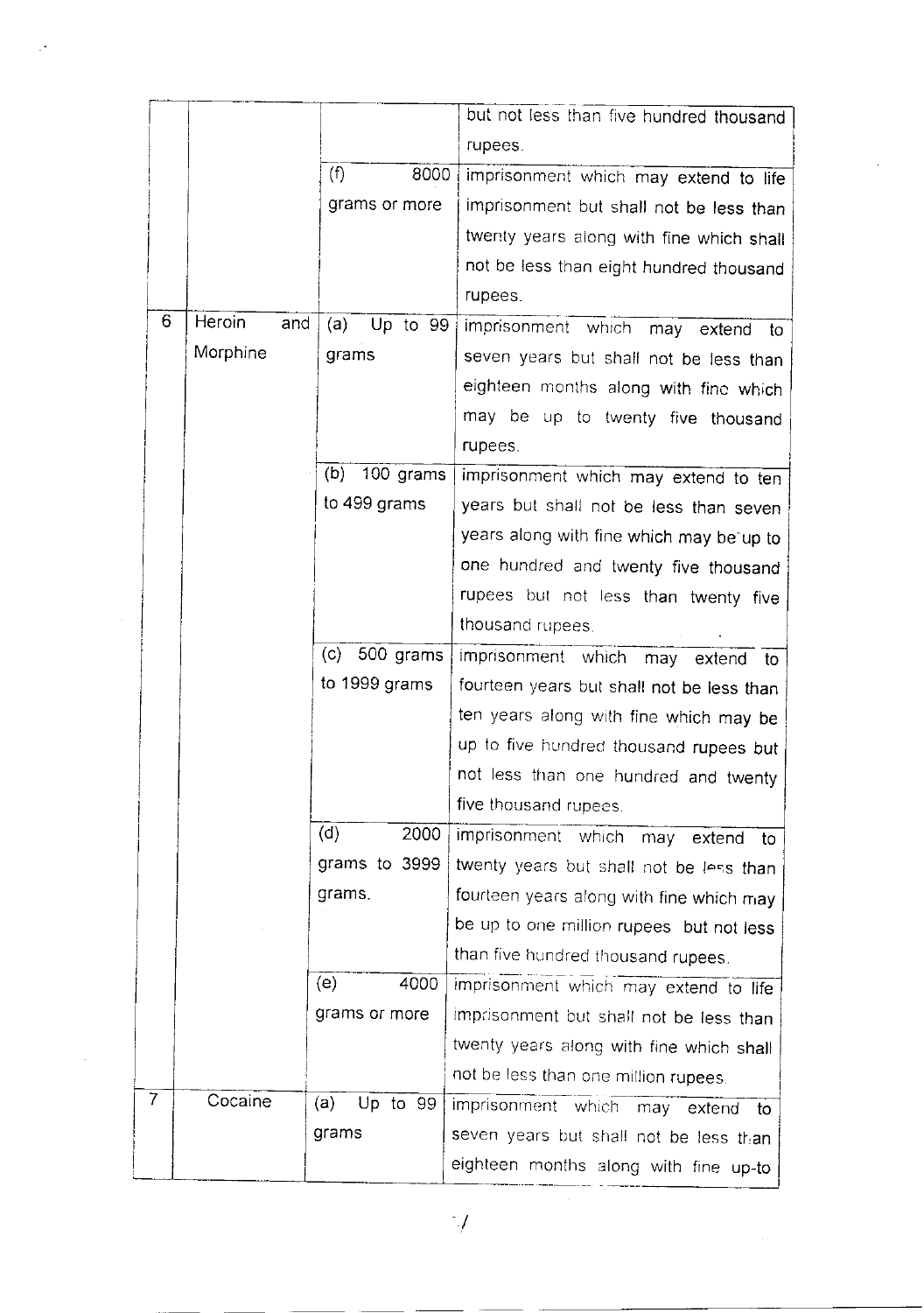|                 | fifty thousand rupees.                   |
|-----------------|------------------------------------------|
|                 |                                          |
| $(t)$ 100 grams | imprisonment which may extend<br>to      |
| to 999 grams    | fifteen years but shall not be less than |
|                 | seven years along with fine which may    |
|                 | be up to five hundred thousand rupees    |
|                 | but not less than fifty thousand myoes.  |
| (c) 1000 grams  | imprisonment which may extend to         |
| to 4999 grams   | twenty years but shall not be loss than  |
|                 | fifteen years along with fine which may  |
|                 | be up to two million and five hundred    |
|                 | thousand rupees but not less than five   |
|                 | hundred thousand rupees.                 |
| (d) 5000 grams  | imprisonment which may extend to life    |
| or more         | imprisonment but shall not be lons than  |
|                 | twenty years along with fine which-shall |
|                 | not be less than two million and five    |
|                 | hundred thousand rupees.                 |

Provided that if an offense is committed relating to narcotic drug inside or near a school, college, university, educational setting or any other educational institution maximum punishment provided for that offence shall be awarded:

Provided further that if any person who has previously been convicted for any offence under this Act is subsequently convicted for the offence relaing to narcotic drug, he shall be convicted with maximum punishment provided or that offence.

(2) Whoever contravenes the provisions of sections 6, 7 and 8 regarding psychotropic substances shall be punished with punishment as given in column (3), of the TABLE with regard to quantity of psychotropic substances given in column (2) thereof.-

|--|--|--|

| S.<br><b>No</b> | Offense with regard to<br>quantity of psychotropic<br>substance | Punisment                                                                      |
|-----------------|-----------------------------------------------------------------|--------------------------------------------------------------------------------|
| (1)             |                                                                 | 31                                                                             |
|                 | Up to 20 grams                                                  | imprisonment which may extend to one<br>year but shall not be less than<br>two |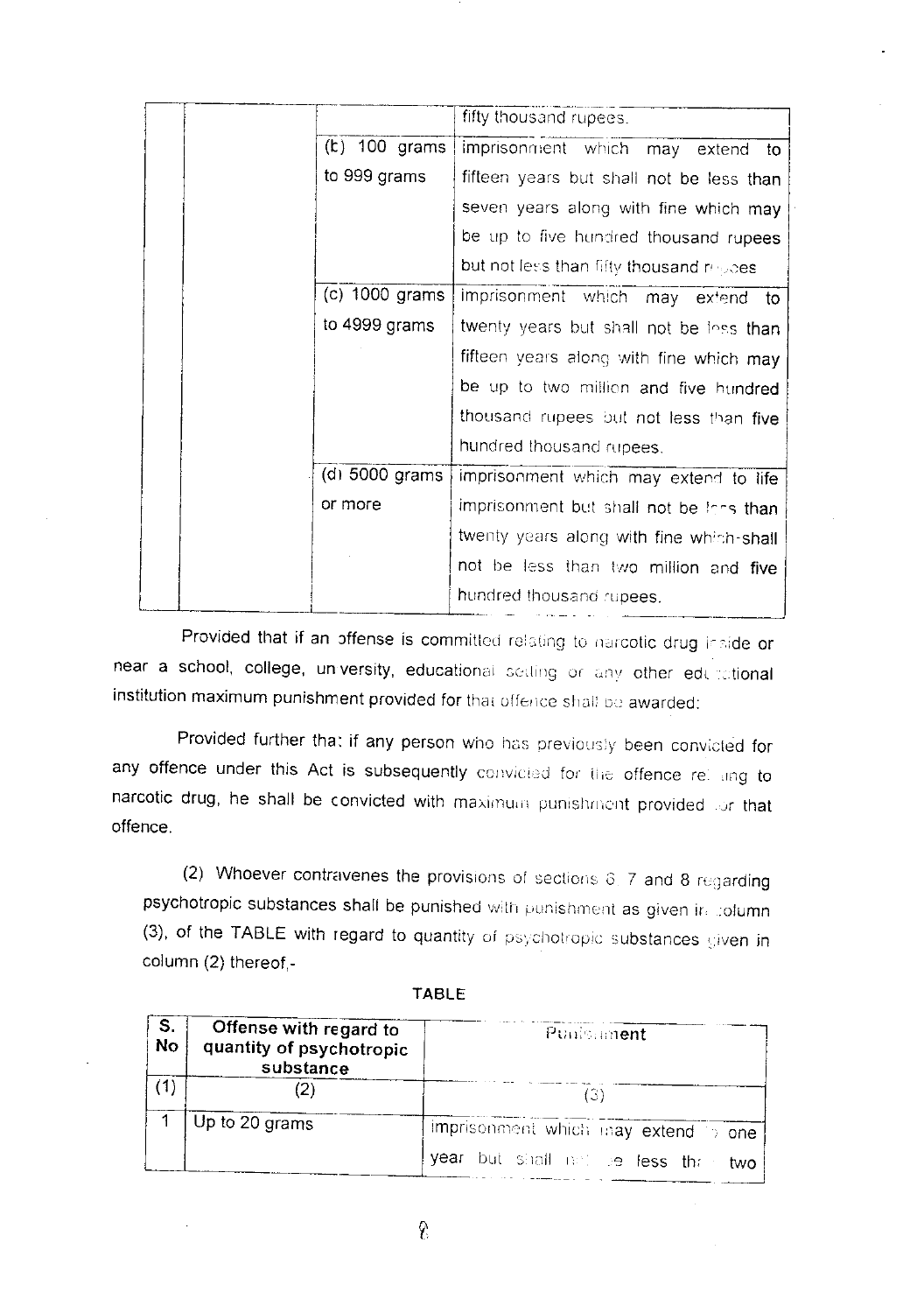|                |                              | months along with fine which may be up      |
|----------------|------------------------------|---------------------------------------------|
|                |                              | to twenty five thousand rupees.             |
| $\overline{2}$ | More than 20-grams and up    | imprisonment which may extend to two        |
|                | to 50 grams                  | years but shall not be less than one year   |
|                |                              | along with fine which may be up to fifty    |
|                |                              | thousand rupees.                            |
| 3              | More than 50-grams and up    | imprisonment which may extend to three      |
|                | to 100 grams.                | years but shall not be less than two years  |
|                |                              | along with fine which may be up to one      |
|                |                              | hundred thousand rupees.                    |
| 4              | More than 100-grams and      | imprisonment which may extend to five       |
|                | up to 500 grams              | years but shall not be less than three      |
|                |                              | years along with fine which may be up to    |
|                |                              | two hundred thousand rupees.                |
| 5              | More than 500 grams and      | imprisonment which may extend to seven      |
|                | up to one Kilo gram          | years but shall not be less than five years |
|                |                              | along with fine which may be up to four     |
|                |                              | hundred thousand rupees.                    |
| 6              | More than one Kilo grams     | imprisonment which may extend to ten        |
|                | and up to<br>two Kilo        | years but shall not be less than seven      |
|                | grams                        | years along with fine which may be up to    |
|                |                              | six hundred thousand rupees.                |
| 7              | More than two Kilo grams     | imprisonment which<br>may<br>extend<br>to   |
|                | and up to three Kilo grams.  | fourteen years but shall not be less than   |
|                |                              | ten years along with fine which may be up   |
|                |                              | to eight hundred thousand rupees.           |
| 8              | More than three Kilo grams   | imprisonment which may twenty years but     |
|                | and up to<br>four Kilo grams | shall not be less than fourteen years       |
|                |                              | along with fine which may be up to nine     |
|                |                              | hundred thousand rupees.                    |
| 9              | Exceeding four Kilo grams    | imprisonment shall not be less than life    |
|                |                              | imprisonment along with fine which shall    |
|                |                              | not be less than one million rupees.        |
|                |                              |                                             |

Provided that if any offence is committed relating to psychotropic substance inside or near a school, coilege, university, educational setting or any other

> $\overline{\phantom{a}}$ I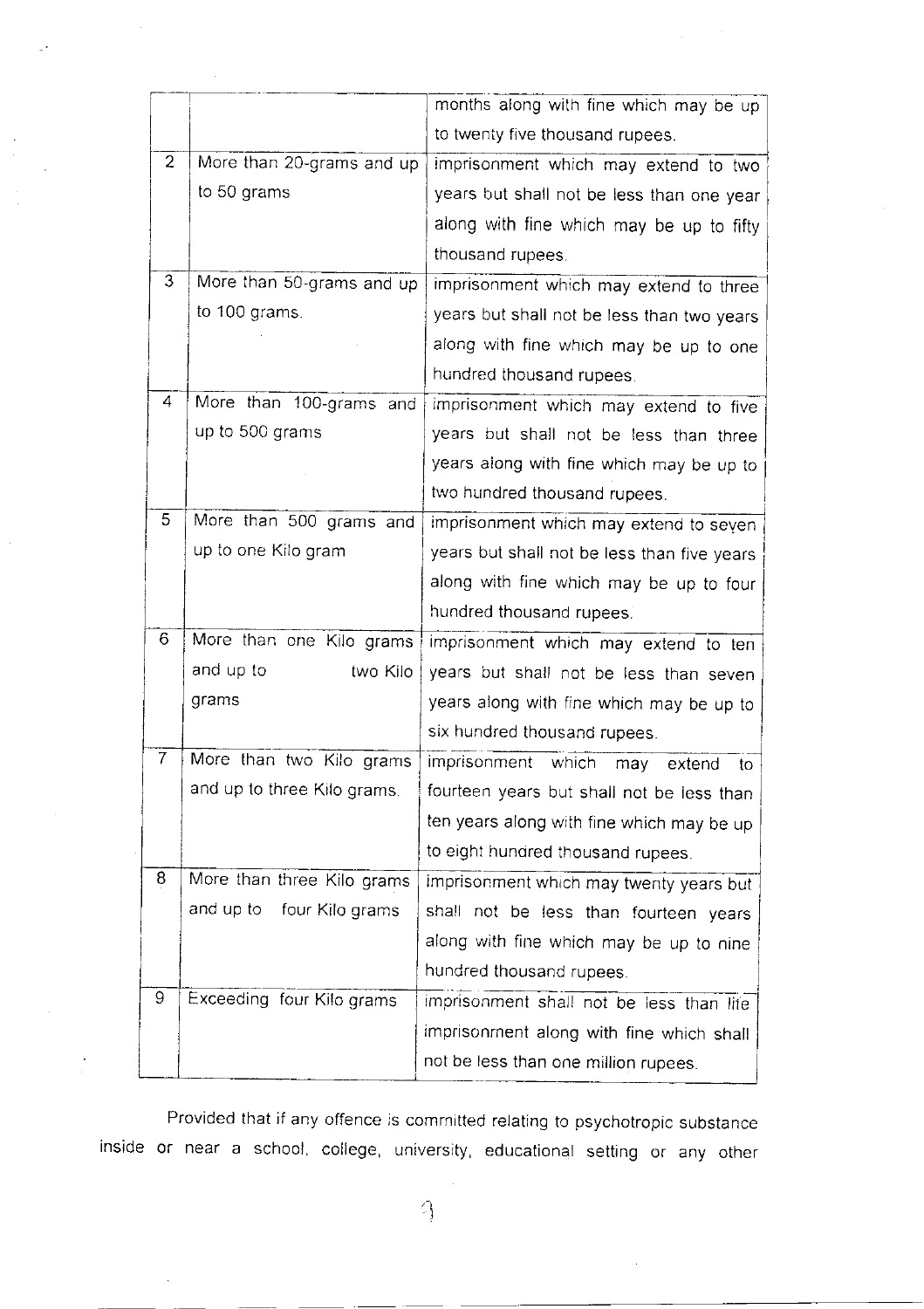educational institution, he shall be punishable with maximum punishment provided for that offence

Provided further that if any person who has previously been convicted for any offence under this Act is subsequently convicted for the offence relating to psychotropic substance and quantity does not exceed two kilograms than he shall be convicted with maximum punishment provided for that offence.

Provided also that if the quantity of psychotropic substance in subsequent offence exceeds two kilograms, the punishment shall not be less than life imprisonment.

(3) Whoever contravenes the prcvisions of sections 6, 7 and 8 regarding controlled substances shall be punishable with punishment given in column (3) of the TABLE below with regard to offense committed as mentioned in column (2) thereof -

| S.<br>No       | Offense with regard quantity<br>of Controlled Substances | Punishment                                |
|----------------|----------------------------------------------------------|-------------------------------------------|
| (1)            | (2)                                                      | (3)                                       |
| $\mathbf{1}$   | Up to 100 grams.                                         | imprisonment which may extend to six      |
|                |                                                          | months but shall not be less than two     |
|                |                                                          | months along with fine which may be up    |
|                |                                                          | to twenty five thousand rupees.           |
| $\overline{2}$ | More than 100 grams and up                               | imprisonment which may extend to one      |
|                | to 500 grams                                             | year but shall not be less than<br>six    |
|                |                                                          | months along with fine which may be up    |
|                |                                                          | to fifty thousand rupees.                 |
| 3              | More than 500 grams and up                               | imprisonment which may extend to three    |
|                | to one Kilo grams.                                       | years but shall not be less than one year |
|                |                                                          | along with fine which may be up to one    |
|                |                                                          | hundred thousand rupees.                  |
| 4              | More than one Kilc grams and                             | imprisonment which may extend to five     |
|                | up to two Kilo grams.                                    | years but shall not be less than three    |
|                |                                                          | years along with fine which may be up to  |
|                |                                                          | one hundred and fifty thousand rup-es.    |
| 5              | More than two Kilo grams and                             | imprisonment which<br>may<br>extend<br>to |

TABLE-I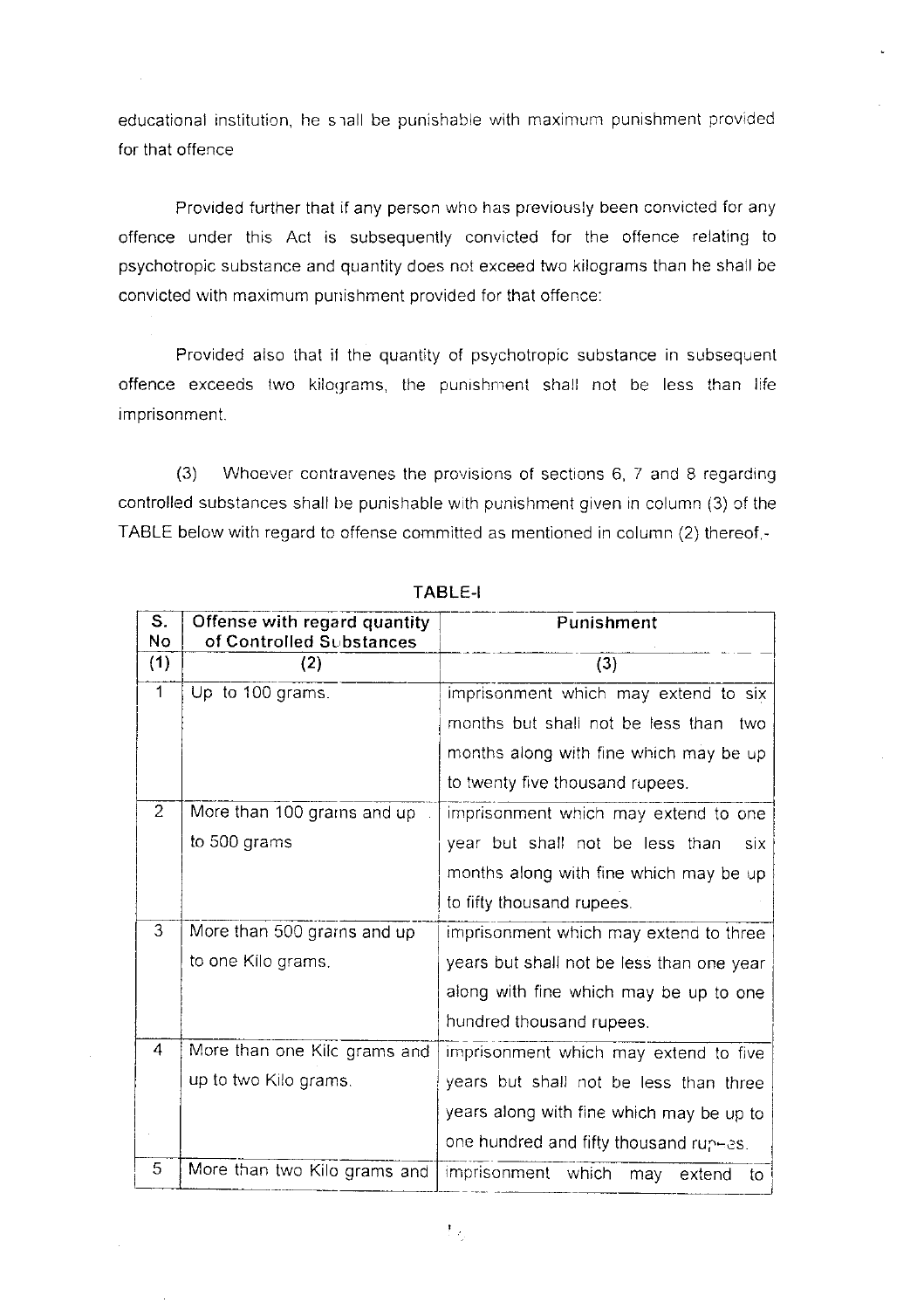|               | up to five Kilo grams         | seven years but shall not be less than    |
|---------------|-------------------------------|-------------------------------------------|
|               |                               | five years along with fine which may be   |
|               |                               | up to three hundred thousand rupees.      |
|               |                               |                                           |
| 6             | More than five Kilo grams and | imprisonment which may extend to ten      |
|               | up to seven Kilo grams        | years but shall not be less than seven    |
|               |                               | years along with fine which may be up to  |
|               |                               | five hundred thousand rupees.             |
| $\mathcal{T}$ | More than seven Kilo grams    | to<br>imprisonment which may extend       |
|               | and up to ten Kilo grams      | fourteen years but shall not be less than |
|               |                               | ten years along with fine which may be    |
|               |                               | up to seven hundred thousand rupees.      |
| 8             | Exceeding ten Kilo grams      | imprisonment shall not be less than life  |
|               |                               | imprisonment along with fine which may    |
|               |                               | be up to one million rupees.              |

 $\sim$ 

 $\mathbb{Z}^2$ 

 $\bar{\bar{z}}$ 

 $\hat{\phi}$ 

 $\mathcal{A}^{\mathcal{A}}$ 

# TABLE-II

| S.<br>No       | Offense with regard quantity<br>of Controlled Substances | Punishment                                |
|----------------|----------------------------------------------------------|-------------------------------------------|
| (1)            | (2)                                                      | (3)                                       |
| 1.             | Up to one Kilo grams                                     | imprisonment which may extend to six      |
|                |                                                          | months but shall not be less than<br>two  |
|                |                                                          | months along with fine which may be up    |
|                |                                                          | to ten thousand rupees.                   |
| 2.             | More than one Kilo grams and                             | imprisonment which may extend to one      |
|                | up to three Kilo grams.                                  | six<br>year but shall not be less than    |
|                |                                                          | months along with fine which may be up    |
|                |                                                          | to fifty thousand rupees.                 |
| 3.             | More than three Kilo grams                               | imprisonment which may extend to three    |
|                | and up to five Kilo grams                                | years but shall not be less than one year |
|                |                                                          | along with fine which may be up to one    |
|                |                                                          | hundred thousand rupees.                  |
| 4 <sup>1</sup> | More than five Kilo grams and                            | imprisonment which may extend to five     |
|                | up to ten Kilo grams                                     | years but shall not be less than three    |
|                |                                                          | years along with fine which may be up to  |
|                |                                                          | two hundred thousand rupees.              |

ll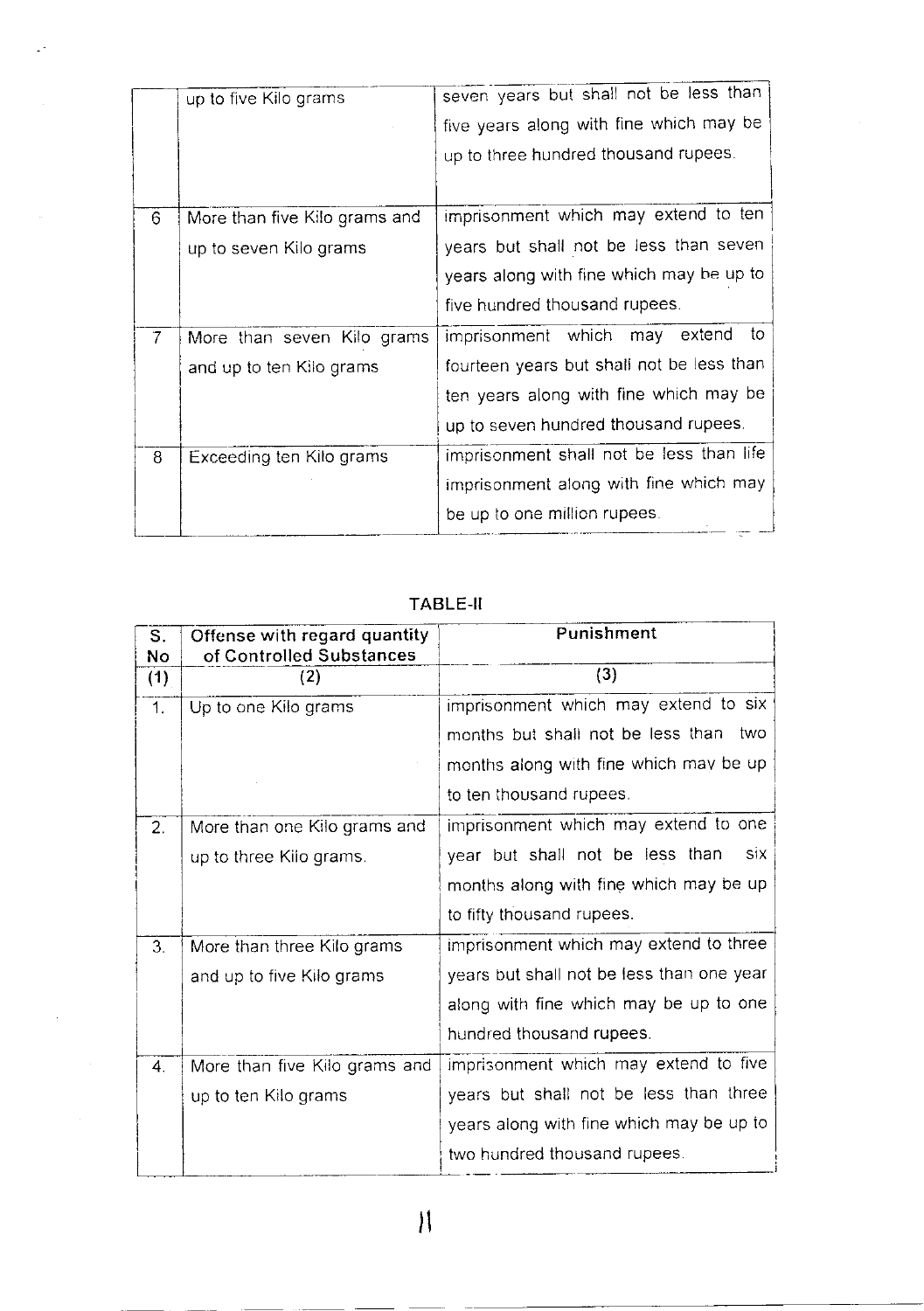| 5.             | More than ten Kilo grams and | imprisonment which<br>extend to<br>may.   |
|----------------|------------------------------|-------------------------------------------|
|                | up to twenty Kilo grams      | seven years but shall not be less than    |
|                |                              | five years along with fine which may be   |
|                |                              | up to three hundred thousand rupess.      |
| 6.             | More than twenty Kilo grams  | imprisonment which may extend to ten      |
|                | and up to thirty Kilo grams. | years but shall not be less than five     |
|                |                              | years along with fine which may be up to  |
|                |                              | five hundred thousand rupees.             |
| 7 <sub>1</sub> | More than thirty Kilo grams  | imprisonment which may extend<br>- to     |
|                | and up to fifty Kilo grams.  | fourteen years but shall not be less than |
|                |                              | ten years along with fine which may be    |
|                |                              | up to seven hundred thousand rupees.      |
| 8.             | Exceeding fifty Kilo grams.  | imprisonment shall not be less than life  |
|                |                              | imprisonment along with fine which may    |
|                |                              | be up to one million rupees.              |

Provided that if any person who has previously been convicted for any offence under this Act, is subsequently convicted for the offence relating to controlled substances and quantity does not exceed from six kilograms then he shall be convicted with maximum punishment provided for that offence:

Provided further that when the quantity of controlled substances in subsequent offence exceeds from six kilograms the accused shall be punished not less than life imprisonrnent.

Provided further also that if any accused is found guilty of trafficking narcotic drug, psychotropic substance or controlled substance into Pakistan or from Pakistan, he shall be convicted with maximum punishment provided for that offence.

9(A). Remissions.--- (1) Notwithstanding anything contained in any other law or prison rules for the time being in force, no remissions in any  $\epsilon$ -atter ce shall be allowed to a person who is convicted under this Act:

Provided that in case of a juvenile or female convicted and sentenced for an offence under this Act, ren ission, may be granted as deemed appropriate by the Federal Government.

 $\tau_{\rm{max}}$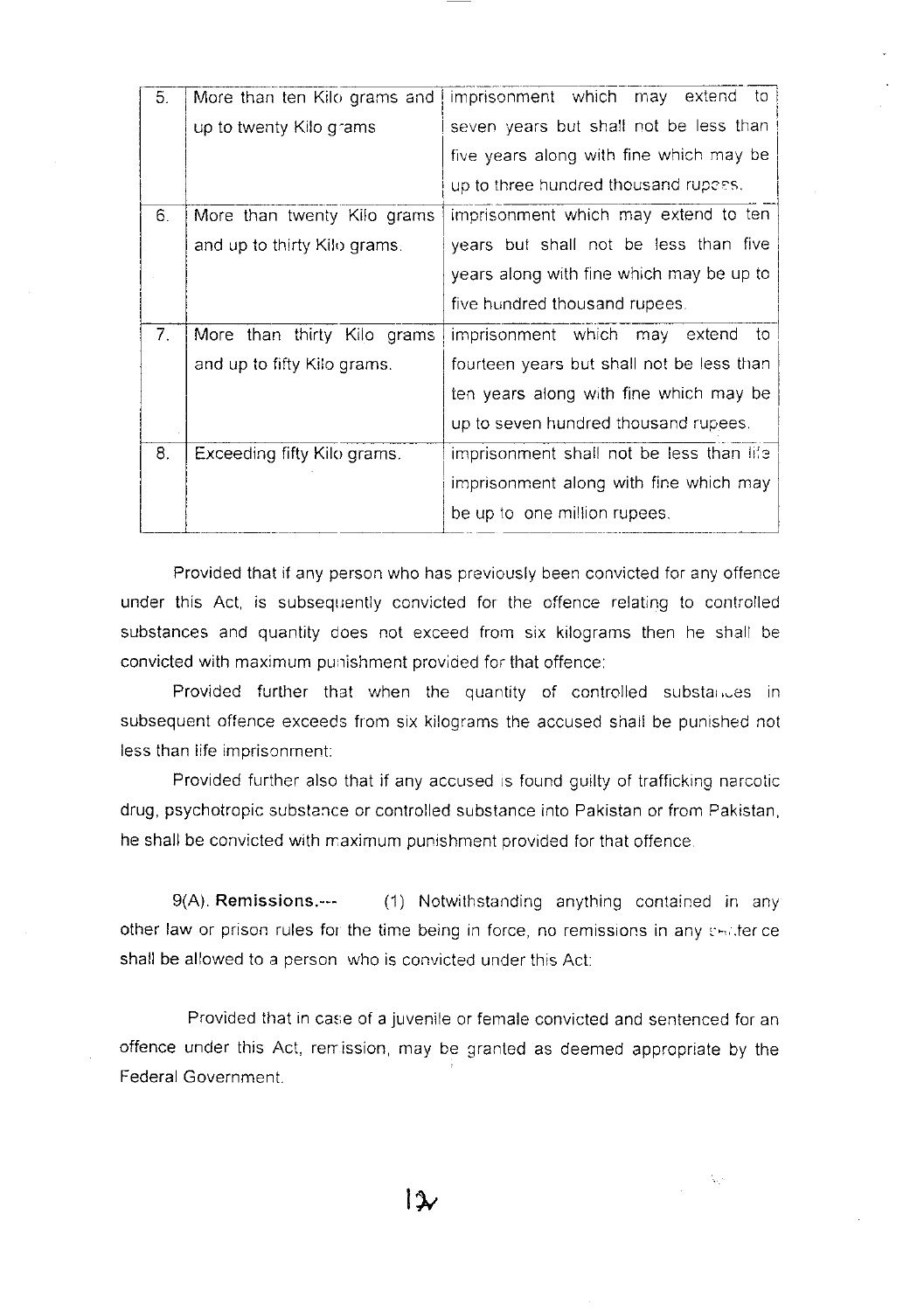(2) Notwithstanding anything contained in any law or rules for the time being in force, neither probation in any sentence shall be allowed nor any accused convicted under this Act shall be released on parole

Provided that if the convicted accused is a juvenile or female, he can be released on probation on parole as per relevant laws and rules.

(3) Notwithstanding anything contained in any other law for time being in force, imprisonment for life under this Act means imprisonment in jail for the period of twenty five years.".

7. Amendment of section 16, Act XXV of 1997.- In the said Act, in section 16, for the words and commas "one year , or with fine which may extend to five thousand rupees, or with both", the words "three years and fine" shall be substituted.

8. Amendment of section 17, Act XXV of 1997.- ln the said Act, in section 17, for the words and comma", three years, or with fine or with hoth" the words "three years and fine but shall not be less than one year and fine" shall be substituted.

9. Amendment of section 19, Act XXV of 1997.- ln the said Act, in section 19, for the words " a term exceeding three years", the words "for one year or above" shall be substituted.

10. Amendment of section 23, Act XXV of 1997.- ln the said Act, in section 23, for the figure "19", the figure "21" shall be substituted.

11. Amendment of section 31, Act XXV of 1997.- In the said Act, in section  $31 -$ 

- (a) after the word "enquiry", the words "or investigation" shall be inserted, and
- (b) after sub-section (1), the following new sub-section shall be added, namely;-

"2 Notwithstanding anything contained in any provision of Inco, $-$ - Tax Ordinance 2001 (XLl of 2001), Sales Tax Act 1990, Federal Excise Act 2005 or any other law for the time being in force relating to information submitted by any person

 $13$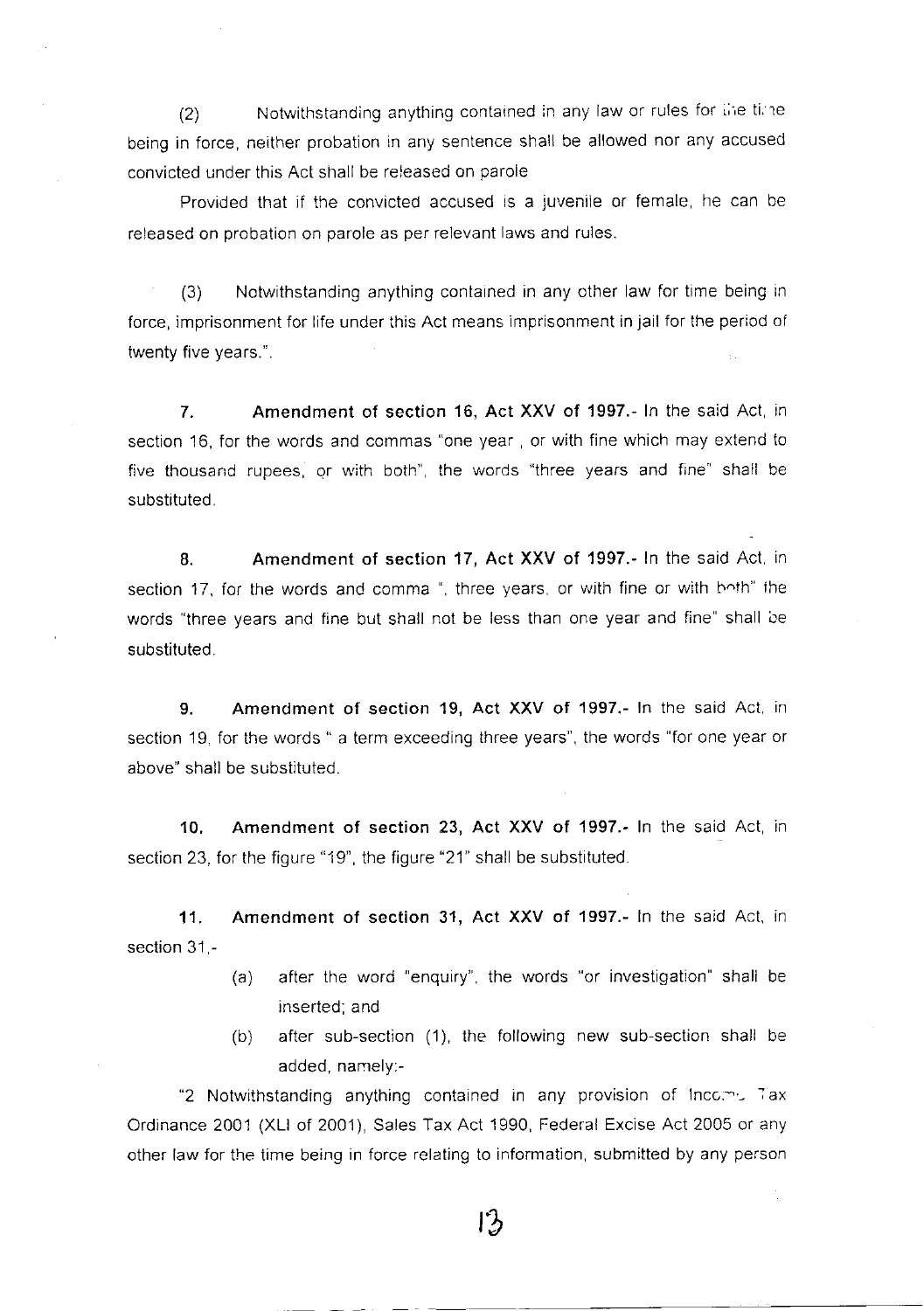with respect to tax purposes, no government department or authority shail refuse to provide documents and information called by the offrcer authorized under this Act".

12. Amendment of section 32, Act XXV of 1997.- In the said Act, in section 32, in sub-section 2 after the proviso, for the full stop, at the end, a colon shall be substituted and thereafter the following proviso shall be added, namely.-

"Provided further that if any currency whether local or foreign or any valuable item having monetary value used for the commission of the offence under this Act is seized shall be confiscated along with other articles.".

13. Amendment of section 33, Act XXV of 1997.- ln the said Act, in section 33, in sub-section (4), for the fult stop, at the end, a colon shalt be substituted and thereafter the following proviso snall be added, namely:-

"Provided that Federal Government may exempt any narcotic drugs, psychotropic substance and controlled substance for disposal under section 516-A of the Code by making rules under this Act.".

14. Amcndment of section 37, CNS Act XXV of 1997.- ln the said Act, in section 37, in sub-section (2), for The word "seven" The word "Thirty" shall be substituted"

15. section 39,- Amendment of section 39, Act XXV of 1997.- ln the said Act. in

- $(a)$  in sub-section  $(1)$ , for the words "more than three years", the words " one year or more" shall be substituted; and
- (b) in sup-section (2), after the word "Government", the words "and shall vest in that Government free from all encurnbrances" shall be added

16. Insertion of section 40A, Act XXV of 1997.- In the said Act, after section 40, the following new section shall be inserted, namely:-

> "40A. Jurisdiction of special court.- No Court other than Special Court established under this Act shall have the power to entertain any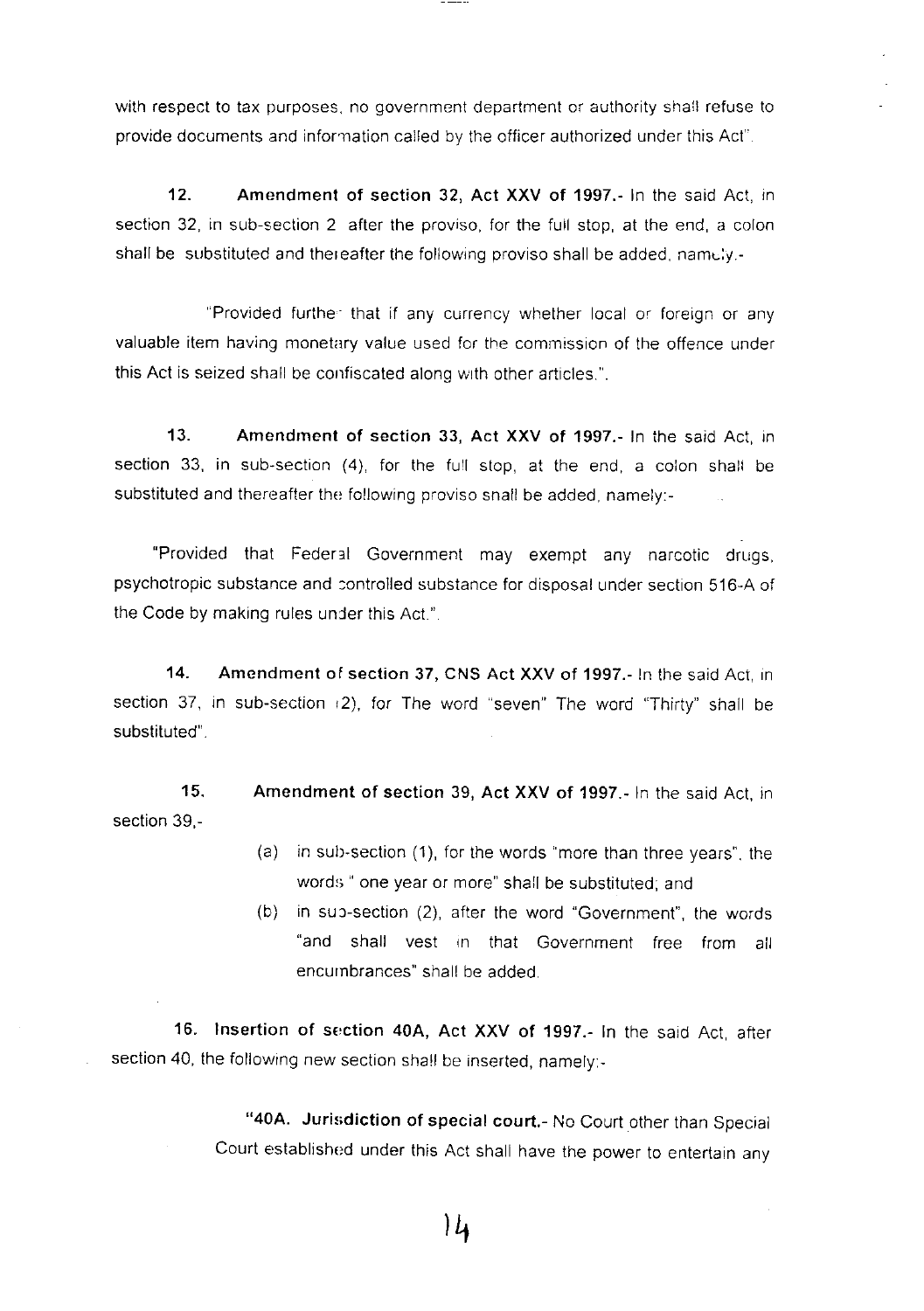suit or claim relating to the property, which is pending for adjudication before the Special Court for the purpose of forfeiture of lasseiu under section 39 or section 40.".

17. Amendment of section 45, Act XXV of 1997.- ln the said Act, in section 45, after the word "Act" at the end, the following expression shall be inserted, namely:-

"and when trying an offence under this Act, a Special Court may also try an offence other than an offence under this Act when so authorized by Federal Government in this regard and with which the accused may, under the Code of Criminal Procedure, 1 898 (Act V of 1898), be charged lointly at the same trial'--

18. Amendment of section 49, Act XXV of 1997.- In the said Act, in subsection (3), for the words "Special Court comprising a" shall be omitted.

19. Insertion of new section 49A, Act XXV of 1997.— In the said Act, after section 49, the following new section shall be inserted, namely:-

"49A. Remand.- Notwithstanding anything contained in the Code of Criminal Procedure, 1898 (Act V of 1898) or any law for the time being in force the person arrested under this Act shall, having regard to the facts and circumstances of the case be liable to be detained in custody for the purpose of inquiry and investigation for a period not exceeding ninety days and court may remand an accused person to custody not exceeding fifteen days at a time and for every subsequent remand, the court shall record reasons in writing.".

20. Amendment of section 50, Act XXV of 1997.- ln the said Act, in section 50, in sub-section (1), for the word "and" occurring for the third  $\forall y \in \mathcal{Y}$ , the words "any Appellate Court' shall be inserted

21. Amendment of section 59, Act XXV of 1997.- ln the said Act, in section 59, in sub-section (1), for the figure "60", the figure "58" shall be substituted.

22. Amendment of section 61, Act XXV of 1997.- In the said Act, in section 61, in sub-section (1), for the figure "62", the figure "57" shall be substituted.

23. section 62,- Amendment of section 52, Act XXV of 1997.- ln the said Act, in

 $\alpha_{\rm C}$  :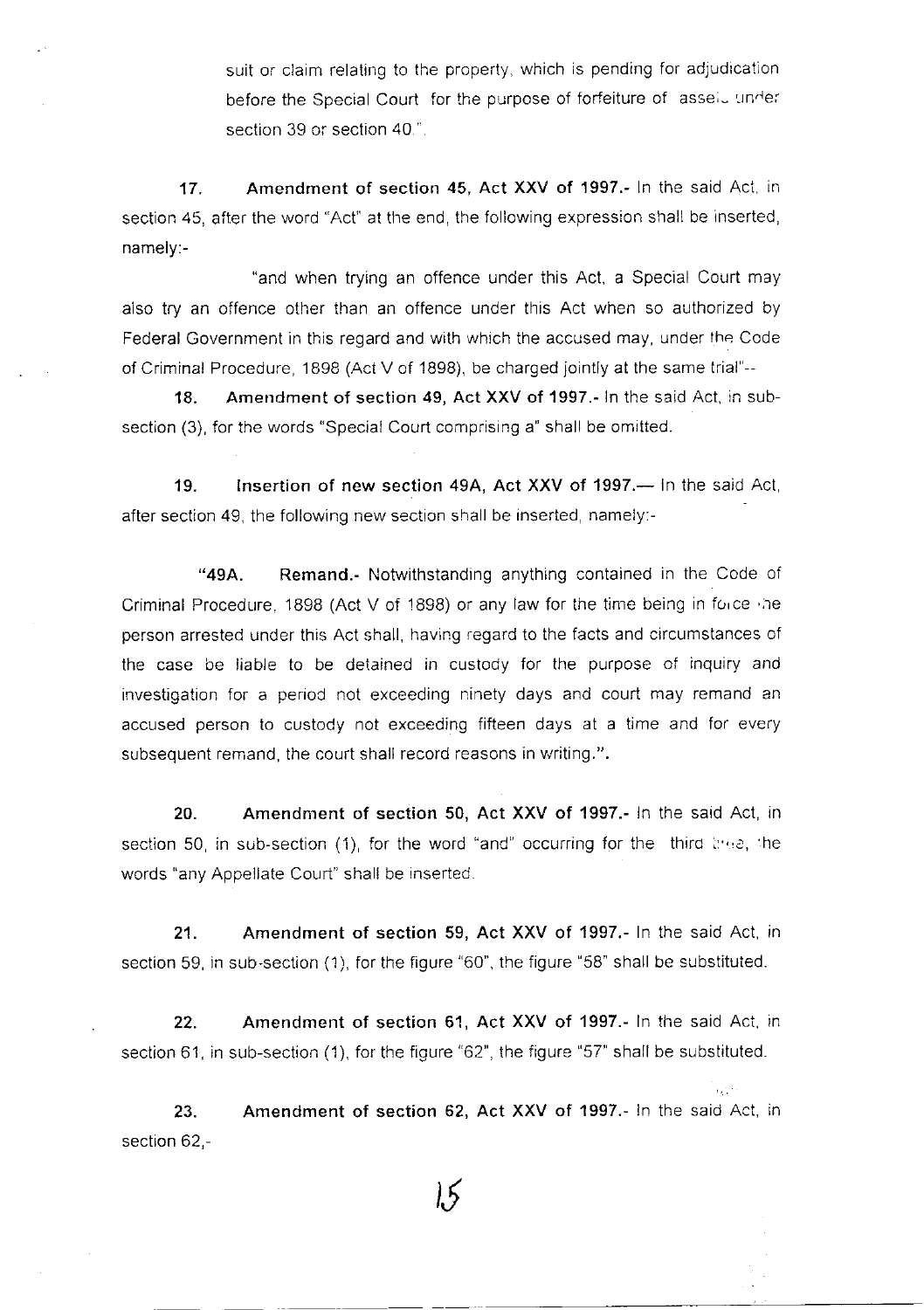- (a) in sub-section (1), for the figure "66", the expression "sub-section  $(!)$  of section 63" shall be substituted; and
- (b) in sub-section (2), in paragraph (d), for the word "Ordinance", the word "Act" shall be substituted.

24. Amendment of section 72, Act XXV of 1997.- In the said Act, in section 72, for the word "Ordinance", the word "Act" shall be substituted.

25. Insertion of new section 74, Act XXV of 1997.— In the said Act, after section 74, the following new section shall be inserted, namely -

"74A. Power to anrend Schedule.- The Federal Government may, by notification in the official Gazette, amend the Schedule so as to add any entry thereto, amend any entry therein or omit any entry therefrom if it is satisfied that it is necessary or expedient so to do on the basis of following, namely:-

- (a) the information and evidence which has become available to it with respect to the nature and effects of and the abuse or the scope for abuse of any substance (natural or synthetic) or natural material or preparation of such substance or material; or
- (b) the modifications or provisions, if any, which have been made to or in any international convention with respect to such substance, natural material or any salt or preparation of such substance or material".

26. Amendment of Schedule.- In the said Act, in the Schedule, for the heading "THE SCHEDULE", the heading "SCHEDULE-I", shall be substituted and. after SCHEDULE-I, as amended hereinabove, the following new Schedule shall be added, namely.-

IL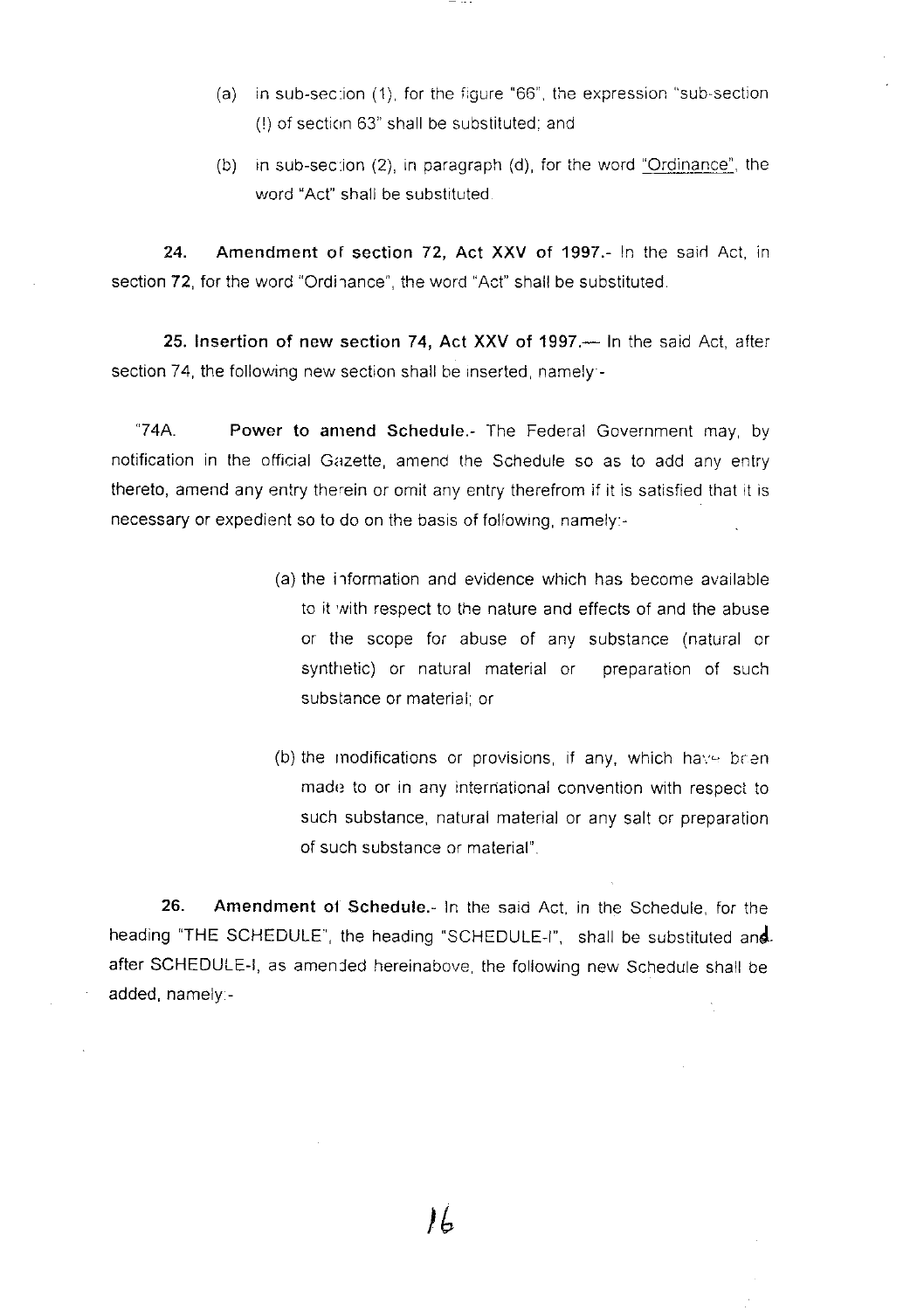# Schedule-II

# ${Section 2(k)}$

## Division-I

# (Table-I of the 1988 Convention)

| <b>Ephedrine</b>      | N-acetylanthranilic acid |
|-----------------------|--------------------------|
| Erogometrine          | Isosafrole               |
| Ergotamine            | 3,4 methylnedeloxphenyl- |
| Lysergic acid         | 2-propanone              |
| 4-pheny 1-2 propanone | Piperonal                |
| Pseudoephedrine       | Safrole                  |

#### Division-II

# (Table-II of the 1988 Convention)

| Hydrochloric acid       |
|-------------------------|
| Methyl ethyl            |
| Ketone                  |
| Potassium permanaganate |
| Sulphuric acid          |
| <b>Toluene</b>          |
|                         |